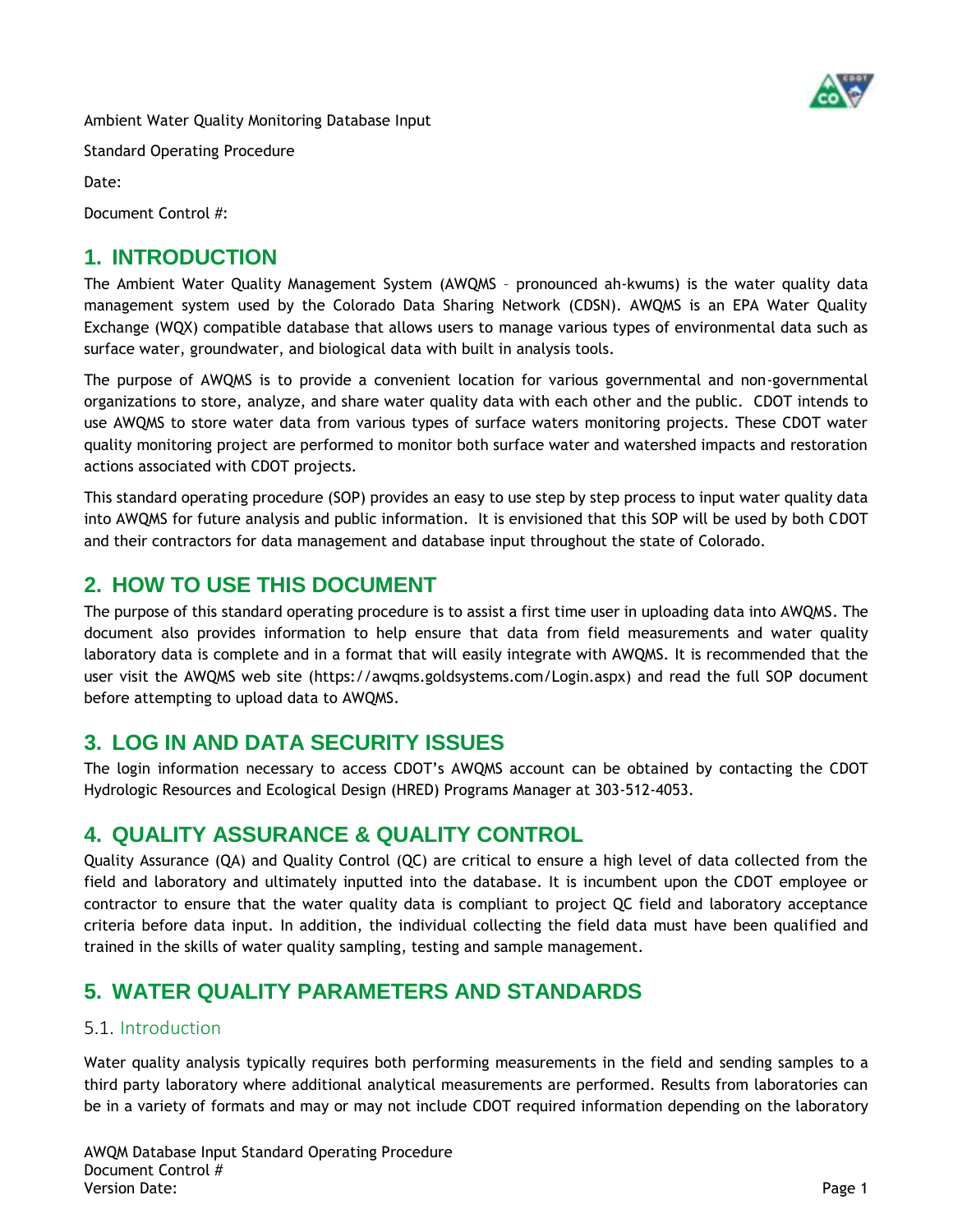

that performs the work. This SOP lists required information and recommended formats to ensure that both field and laboratory analysis meets CDOT standards and that data can easily be integrated into the AWQMS database.

#### 5.2. Parameters and Practical Quantification Limits

Suggested parameters to be included in any CDOT water quality analysis can be found in the following sources:

- CDOT Wet Weather Monitoring Program
- Permanent Water Quality Pollutants of Concern
- 303d Listing

Any water quality analysis must use methodologies approved in the above sources and corresponding maximum practical quantification limits (PQLs). Higher sensitivity analysis methods with lower PQLs are permitted and acceptable to CDOT.

#### 5.3. Required Parameter Metadata

In addition to parameter concentration, certain metadata is required for any water quality result. This additional information allows water quality researchers to understand exactly how a measurement was made and how the results can aid in reviewer interpretation. Required metadata and examples are presented in [Table 1.](#page-2-0)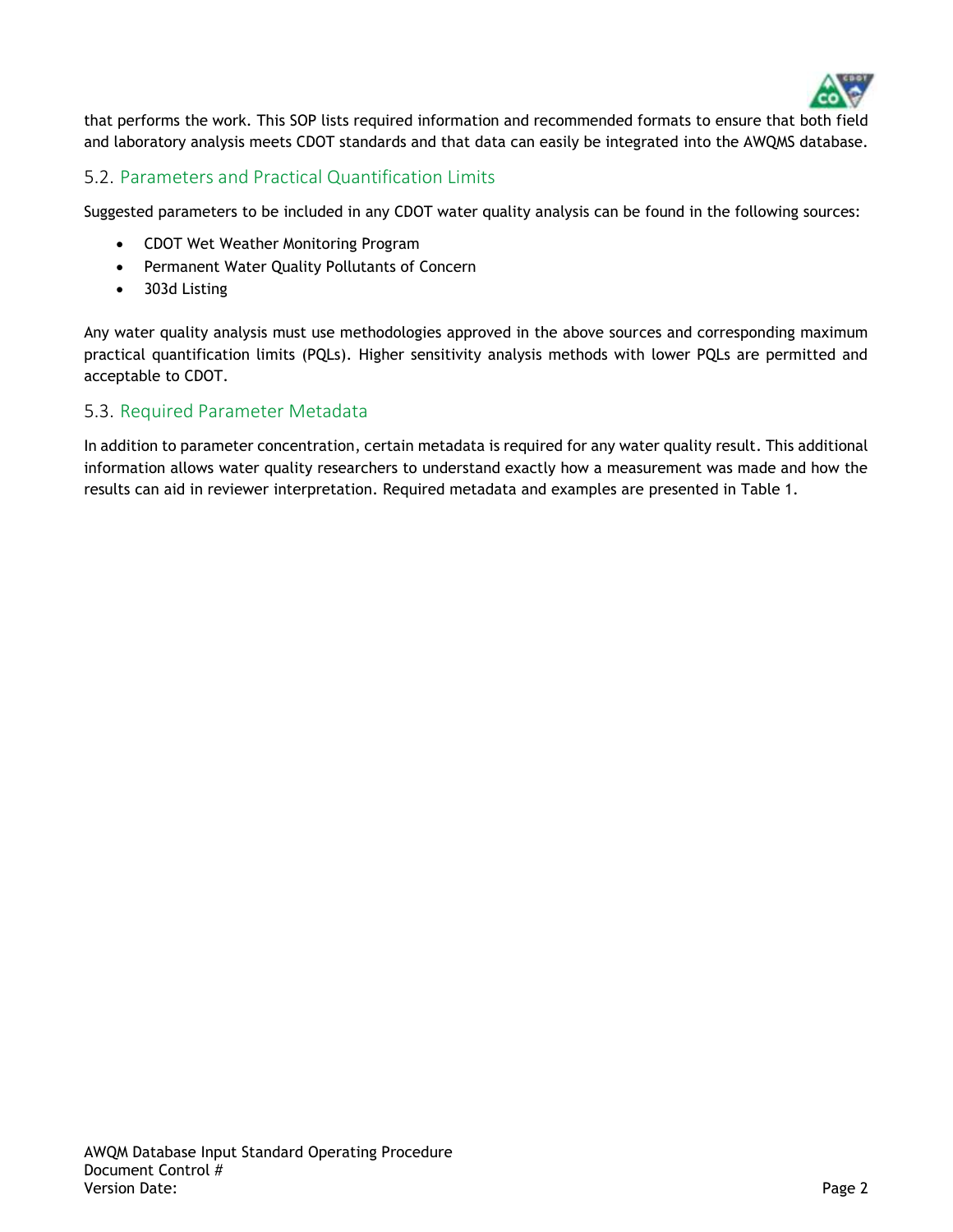

#### *Table 1 - Required metadata*

<span id="page-2-0"></span>

| <b>Metadata Type</b>                           | <b>Example</b>                                                                                                                                                                                                                                                                                                                                                                       |
|------------------------------------------------|--------------------------------------------------------------------------------------------------------------------------------------------------------------------------------------------------------------------------------------------------------------------------------------------------------------------------------------------------------------------------------------|
| <b>Activity Type</b>                           | Field MSr/Obs, Field Msr/Obs-Habitat Assessment, Field Msr/Obs-<br>Incidental, Field Msr/Obs-Portable Data Logger, Sample-Other, Sample-<br>Routine                                                                                                                                                                                                                                  |
| <b>Activity Media Name</b>                     | Air, Biological, Habitat, Other, Sediment, soil, Tissue, Water                                                                                                                                                                                                                                                                                                                       |
| Activity Media Subdivision Name                | Drinking Water, Finished Water, Groundwater, Industrial Effluent,<br>Industrial Water, Lake Sediment, Mine Tailings Pond, Municipal Sewage<br>Effluent, Rainwater, Septic Effluent, Snowmelt, Stormwater, Surface<br>Water, Surface Water Sediment, Unknown, Water-Vadose-Zone                                                                                                       |
| <b>Activity Start Date</b>                     | 2003/03/14                                                                                                                                                                                                                                                                                                                                                                           |
| <b>Activity Start Time</b>                     | 12:45:00 PM                                                                                                                                                                                                                                                                                                                                                                          |
| <b>Activity Start Time Zone</b>                | MDT, MST                                                                                                                                                                                                                                                                                                                                                                             |
| Sample Collection Method ID                    | Field Meter, Meter or Flume, Grab, Secchi Disk, Staff Gage, Mod Van Dorn,<br><b>Benthic Scraping</b>                                                                                                                                                                                                                                                                                 |
| Sample Collection Equipment Name               | Water Sample (Other), Water Bottle, Probe/Sensor, Van Dorn Bottle,<br>Miscellaneous (Other)                                                                                                                                                                                                                                                                                          |
| <b>Parameter Name</b>                          | pH, Chloride, Hardness, Phosphorus, Specific Conductance, Total<br>suspended solids, Arsenic, Copper, Zinc                                                                                                                                                                                                                                                                           |
| Method Speciation*                             | as As, as CaCO3, as Cl, as CO3, as H, as HCO3, as N, as NH3, as NO2, as<br>NO3, as P, as PO4, as Se                                                                                                                                                                                                                                                                                  |
| <b>Result Unit</b>                             | ug/L, mg/L, umho/cm, cfs, deg C, NTU, none                                                                                                                                                                                                                                                                                                                                           |
| Result Qualifier*                              | A, U, K, J, D                                                                                                                                                                                                                                                                                                                                                                        |
| <b>Result Sample Fraction</b>                  | Total, Dissolved, Total Recoverable, Bed Sediment, Bedload                                                                                                                                                                                                                                                                                                                           |
| <b>Result Status ID</b>                        | Accepted, Final, Preliminary, Rejected, Validated                                                                                                                                                                                                                                                                                                                                    |
| <b>Result Value Type</b>                       | Actual, Blank Corrected Calc, Calculated, Control Adjusted, Estimated                                                                                                                                                                                                                                                                                                                |
| Result Analytical Method ID                    | 120.1, 130.1, 200.7, 300.0, 350.1, 351.2, 353.2, 365.4, 1664A, 2540, D-<br>2011                                                                                                                                                                                                                                                                                                      |
| Result Analytical Method Context               | USEPA, NIOSH, HACH, LACHAT, APHA, USDOC/NOAA, ASTM, IL/SWSD,<br>SWQC                                                                                                                                                                                                                                                                                                                 |
| Result Detection/Quantitation Limit Type       | Drinking Water Maximum, Estimated Detection Level, Instrument<br>Detection Level, Interim Reporting Level, Long Term Method Detection<br>Level, Lower Quantitation Limit, Lower Reporting Limit, Method Detection<br>Limit, Practical Quantitation Limit, Sample-specific min detect conc,<br>Upper Quantitation Limit, Upper Reporting Limit, Water Quality Standard<br>or Criteria |
| Result Detection/Quantitation Limit<br>Measure | 0.3, 100                                                                                                                                                                                                                                                                                                                                                                             |
| Result Detection/Quantitation Limit Unit       | uS/cm, mg/L, cfs, none, deg C, ug/L, NTU, mg/m2                                                                                                                                                                                                                                                                                                                                      |
| Lab Sample Preparation Method ID               | HydroLab, EPA 200.7, Default Prep Alk, Filter Thru 0.45, Default Prep<br>Ammonia, Default TDS SM2540-C, Default TSS SM2540 D                                                                                                                                                                                                                                                         |
| Laboratory Name                                | Field, U.S. EPA Region 8 Laboratory, LEWWTP Lab, TechLaw, Inc. - ESAT<br>Region 8, CU Center for Limnology                                                                                                                                                                                                                                                                           |
| Lab Sample ID                                  | Varies                                                                                                                                                                                                                                                                                                                                                                               |

\* May not apply to all results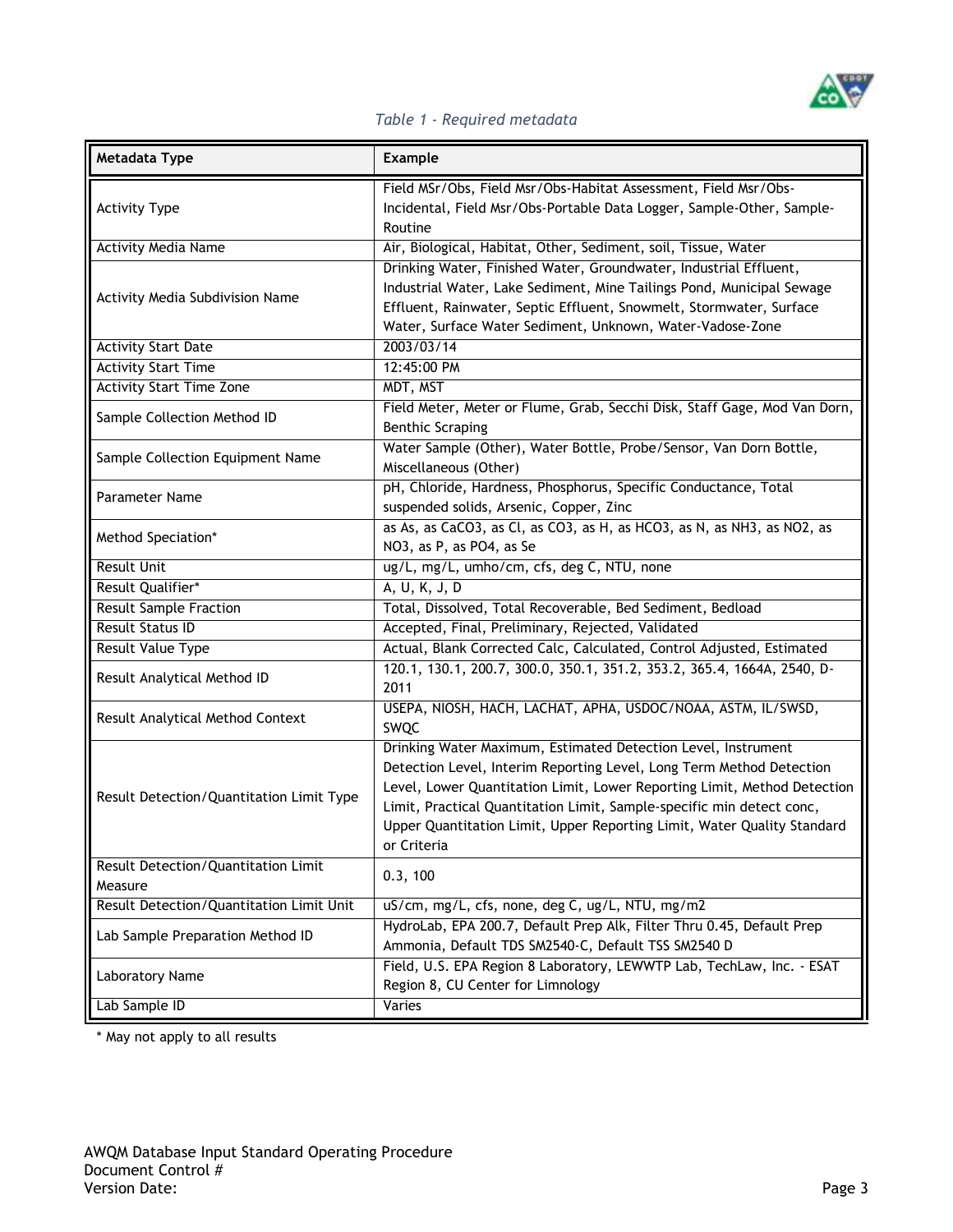

### 5.4. Water Quality Spreadsheet Templates

As described in Section 6, water quality results are typically inserted into AWQMS using a spreadsheet. To simplify the process of uploading data to AWQMS a template spreadsheet in Microsoft Excel format for CDOT projects is included in the appendix. It is recommended that this template be provided to water quality laboratories before work is begun and that analytical results be stored in the spreadsheet. If the laboratory is unable or unwilling to use the template, it is typically possible to copy data from the provided format to the template before uploading data to AWQMS. Migrating data from another format to the template can also be useful when working with legacy water quality data. It is possible to "teach" AWQMS to understand different spreadsheet formats, however this is typically more challenging than migrating data to the template format and is discouraged. In general, to reduce possible errors and to save time and money it is recommended that water quality laboratories provide results using the template spreadsheet.

#### 5.5. GPS Locations

AWQMS requires that GPS coordinates in file uploads of monitoring locations be in decimal degrees format (e.g. 39.692456°, -104.936684° - location of CDOT headquarters). There are a variety of resources available to convert other formats to decimal degrees if necessary. It is recommended that all GPS locations use the same number of significant digits as provided by the GPS receiver and be checked for accuracy in GIS software or Google Earth before uploading to AWQMS.

## **6. AWQMS DATA INPUT PROCESS**

#### <span id="page-3-0"></span>6.1. Introduction

Uploading data into the AWQMS database is a relatively straight forward process but is sensitive to steps being performed in the proper order and data being in the correct format. If these instructions are read carefully and followed completely, one should encounter few errors if any during the uploading and migration process.

Prior to explaining the upload and migration procedure it is necessary to discuss the overarching structure of data in the AWQMS database. Projects, monitoring locations, and activities provide order and structure to what would otherwise be reams of disparate data. Projects allow related data to be grouped together. Monitoring locations represent the physical place where data was collected. Results are the measurements of physical and chemical data collected at monitoring locations.

The use of a single device used to measure one or more parameters is known as an activity. For example, the measurement of pH with a pH meter is an activity with a single result. The use of a device that measured both pH and specific conductance would be a single activity with two results (pH and specific conductance). Collecting water in a bottle to send off to a laboratory for the analysis of copper, magnesium, manganese, and zinc is a single activity with four results. Correctly organizing results into activities requires an understanding of how analysis was performed in the field. It is important to understand the difference between activities and results in AWQMS. An activity is using a single device (e.g. pH meter, multi-meter, water collection bottle) to measure one or more parameters. A result is the measured concentration or value of a parameter.

AWQM Database Input Standard Operating Procedure Document Control # Version Date: Page 4 Each result in AWQMS is associate with a project, monitoring location, and activity. To simplify this association, projects, monitoring locations, and activities each have an identification (ID) code. This code must be unique or loss of data within AWQMS may occur. Before assigning ID codes and uploading data, the user must check the AWQMS to ensure that the IDs they are using are not already being used. To keep entries in AWQMS consistent, a convention has been established for each type of ID and should be used for all CDOT water quality data. Monitoring location IDs should begin with the abbreviation of the drainage way/water body name followed by the number of the collection site. The monitoring location ID for site number 5 on Hoop Creek is HC-5. As there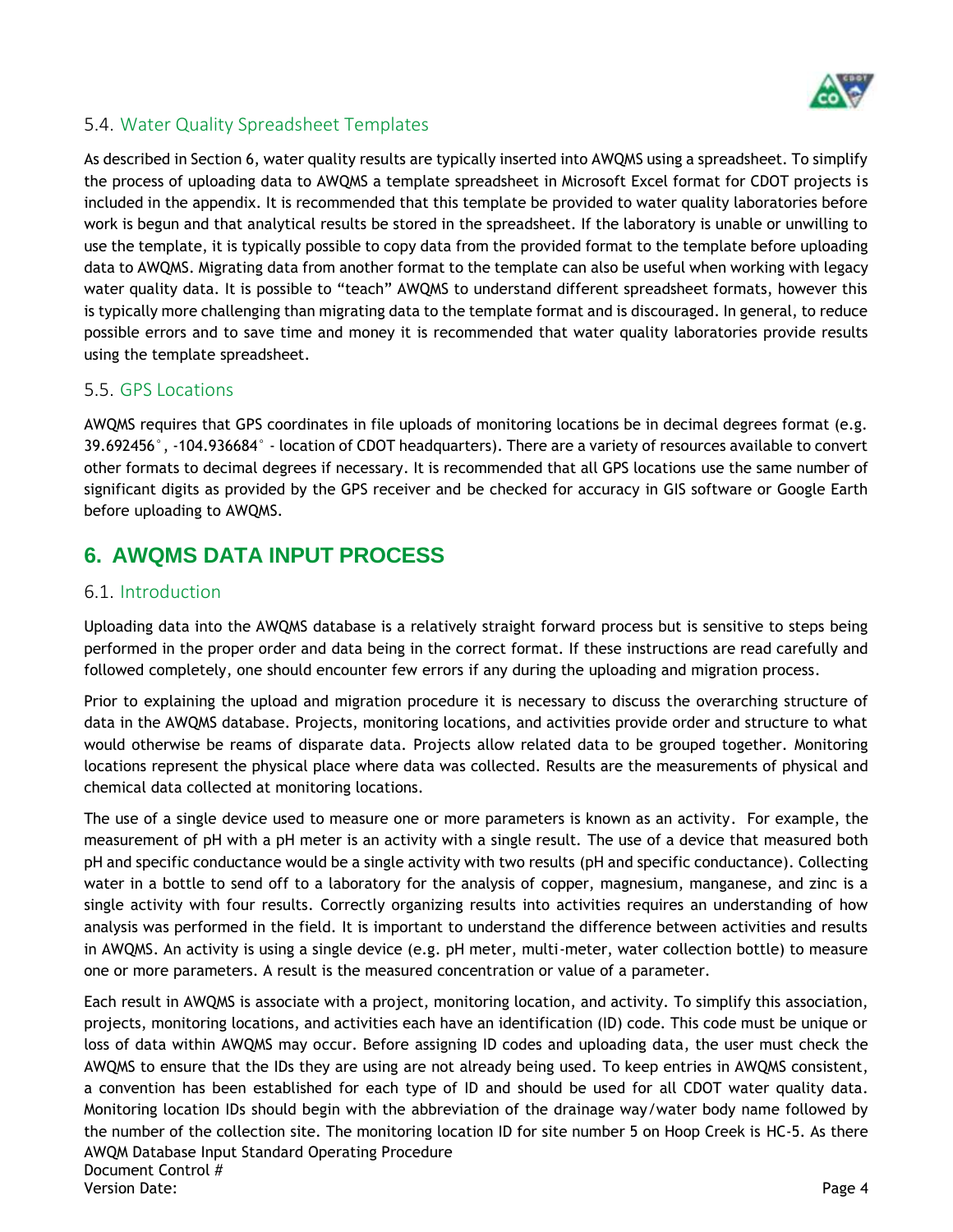

are many drainages in Colorado with duplicate names it is very important to check that monitoring location IDs do not overlap an existing ID in AWQMS. It may take some creativity to correct ID collisions but IDs should be kept as short as possible as they are included in the activity ID. More exact information defining monitoring locations should be included in the monitoring location name as described in Section 6.4.

The project ID should concisely list the name of the project. Please note that this is not necessarily the CDOT project number, though it may be appropriate to include the CDOT project number in the project description. The date range should also be included in the project ID for completed water quality projects or projects with a fixed schedule. For example I-70 Mountain Corridor 2000-2013, or Hoop Creek 1997-2009.

The activity ID is limited to 35 characters and consists of the monitoring location ID, the date in yyyymmdd format, the time in h:mm:ss format, and an alphabetic activity descriptor; all of which are separated by hyphens. The alphabetic activity descriptors describe the type of measurement and are as follows: G for grab, F for flow (discharge), S for specific conductance, T for temperature, Y for turbidity, and P for pH. G or grab represents the sample collection method that corresponds to a sample of water gathered via a bottle or syringe. The grab collection method is typically used when collecting a sample to send off to a laboratory. Example activity IDs are shown in Table 2. The first example represents a grab (water bottle) sample, taken from monitoring location two on Gore Creek (GC-2), on 9/27/2009, at 2:40 PM in the afternoon. In the third example it should be noted that the time is set to 0:00:00. This is the recommended time for activities with missing start times.

| <b>Activity ID</b>       | <b>Description</b>               |  |  |  |  |
|--------------------------|----------------------------------|--|--|--|--|
|                          | <b>Monitoring Location: GC-2</b> |  |  |  |  |
| GC-2-20000927-14:40:00-G | Date: 9/27/2009                  |  |  |  |  |
|                          | Time: 2:40:00 PM                 |  |  |  |  |
|                          | Sample Collection: Grab          |  |  |  |  |
|                          | <b>Monitoring Location: HC-5</b> |  |  |  |  |
| HC-5-19980724-7:00:00-F  | Date: 07/24/1998                 |  |  |  |  |
|                          | Time: 7:00:00 AM                 |  |  |  |  |
|                          | Sample Collection: Flow Rate     |  |  |  |  |
|                          | <b>Monitoring Location: CC-4</b> |  |  |  |  |
| CC-4-20030314-0:00:00-Y  | Date: 03/14/2003                 |  |  |  |  |
|                          | Time: 0:00:00                    |  |  |  |  |
|                          | Sample Collection: Turbidity     |  |  |  |  |

*Table 2 – Example activity identification codes*

It is critical that project, monitoring location, and activity IDs are unique, otherwise data can be overwritten when new datasets are migrated into the database. The following procedures includes directions detailing how to check existing project, monitoring location, and activity IDs, thereby allowing the user to verify that their proposed IDs are not already in the system. The data entry procedure is outlined in Figure 1.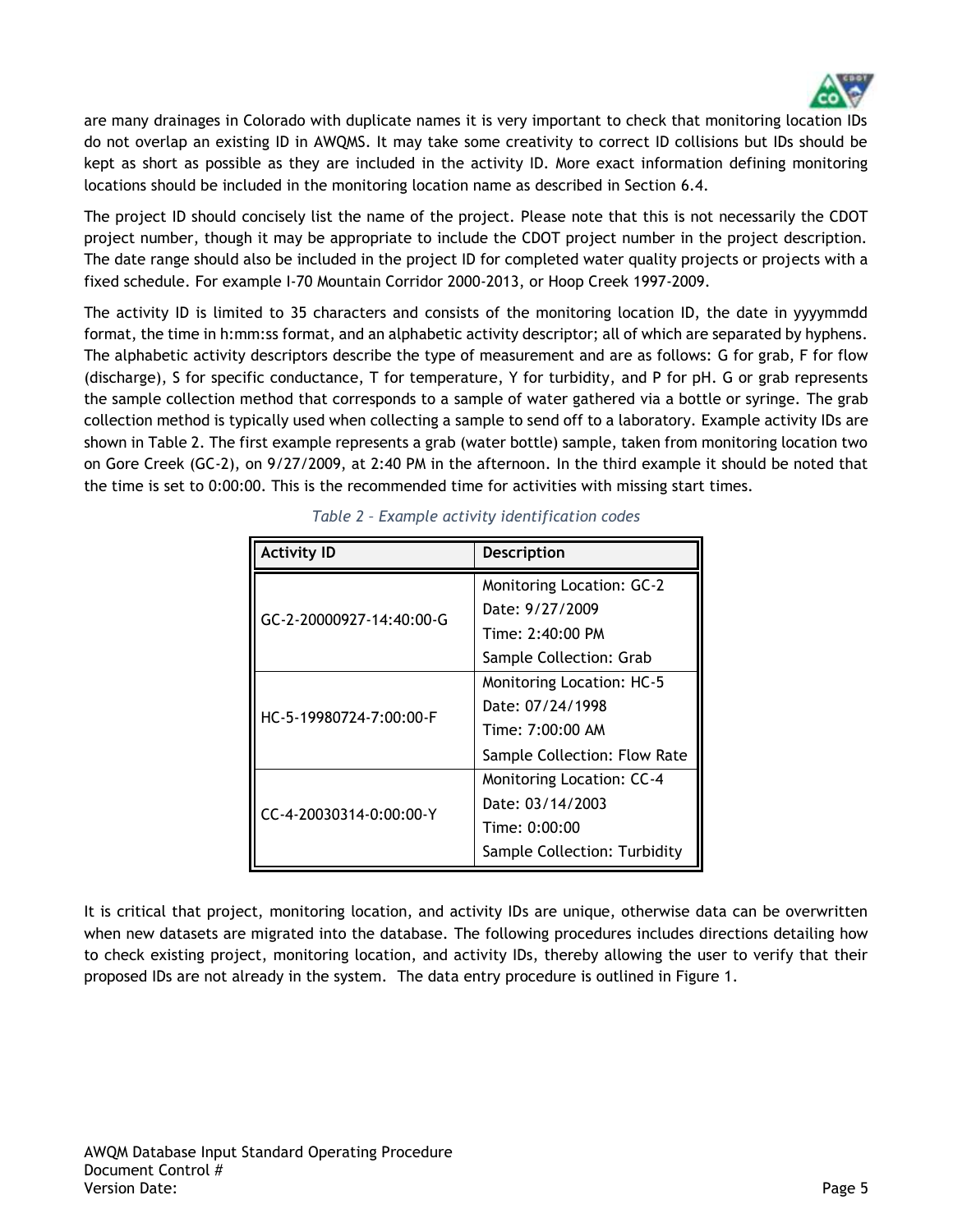



*Figure 1: The order of operations for inputting data into AWQMS*

### 6.2. AWQMS Demo Account

It is suggested that new users practice with the AWQMS demo account before attempting to upload data to the actual CDOT account. The demo account can be accessed at [http://awqmsdemo.goldsystems.com/Login.aspx.](http://awqmsdemo.goldsystems.com/Login.aspx) The username and password for the demo account are both "demo". Use of the demo account allows the user to practice uploading and modifying data in a "sandbox environment" without the risk of changing or overwriting existing CDOT water quality information.

### 6.3. Step 1 - Projects

- Go to the AWQMS login page
- Enter CDOT's username and password
- Once on the AWQMS main page find the **Metadata** tab in the top left corner
- From the **Metadata** tab navigate to **Projects**
- On the Projects page click **Add New**: see Figure 2

AWQM Database Input Standard Operating Procedure Document Control #<br>Version Date: Version Date: Page 6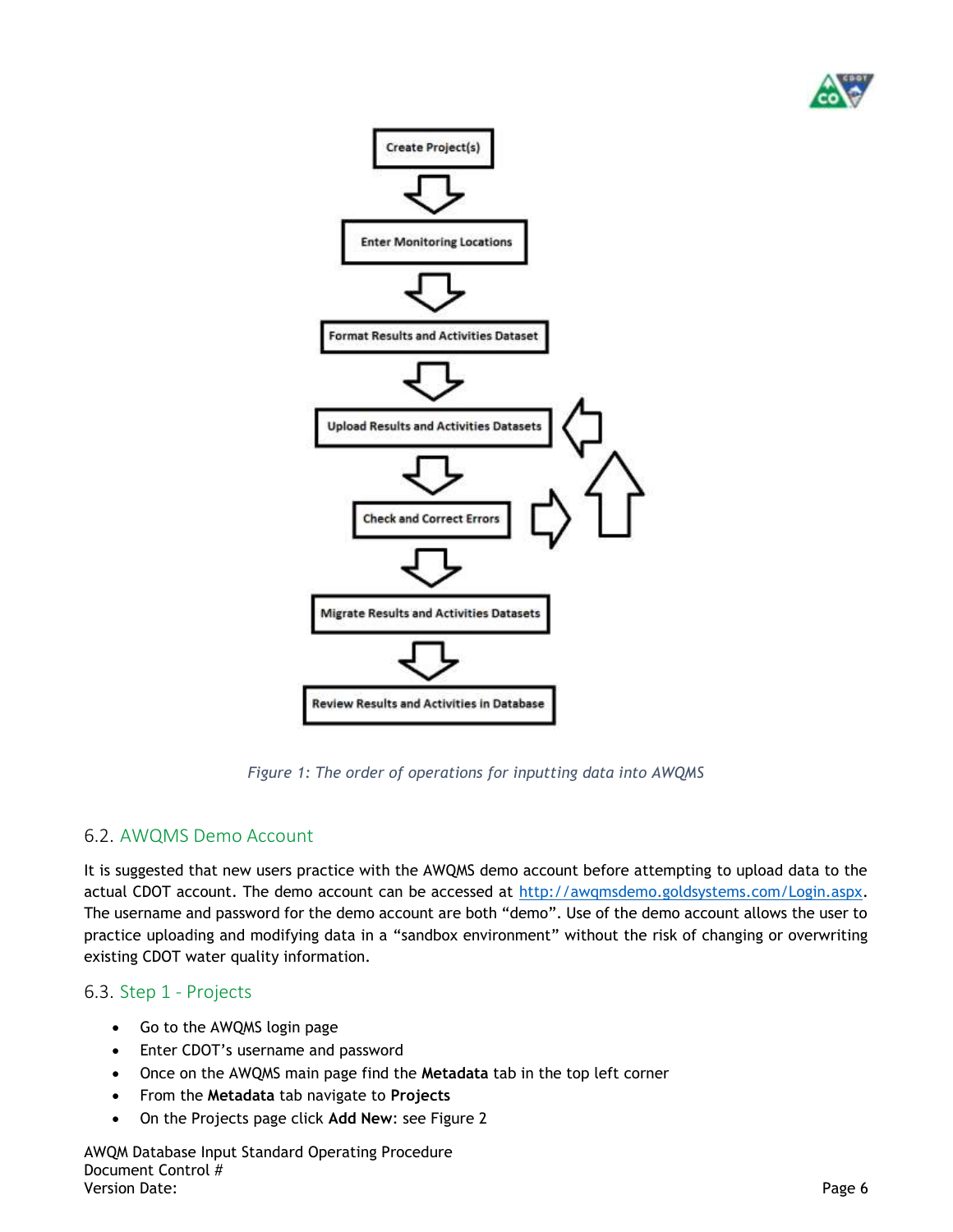| <b>Projects</b>  |                       |         |   |  |  |
|------------------|-----------------------|---------|---|--|--|
| Search           | Clear Search Criteria | Add New |   |  |  |
| Search Criteria  | Projects              |         |   |  |  |
| Organization ID: |                       |         | ÷ |  |  |
| Project ID:      | Contains<br>¥.        |         |   |  |  |
| Project Manager: |                       | ۰       |   |  |  |

*Figure 2 - The metadata projects page*

- Select CDOT from the **Organization ID** pull down menu, add a **Project ID**, **Name**, and **Description**
	- o Project ID codes are discussed in Section [6.1](#page-3-0)
	- $\circ$  For the description include the project manager or the organization that did the data collection (e.g. "Region 1 – Susie Hagie", "CEI WQ Joe Banks", etc.) in addition to any other pertinent information
- Once the Organization ID, Project ID, Name, and Description have been added click **Save**: see Figure 3 o Add any reports pertinent to the project, under **Attached Files** > click **Add**
- Projects can be reviewed, and project ID's checked, by going to the **Metadata** tab navigating to **Projects** selecting CDOT from the **Organization ID** and clicking **Search**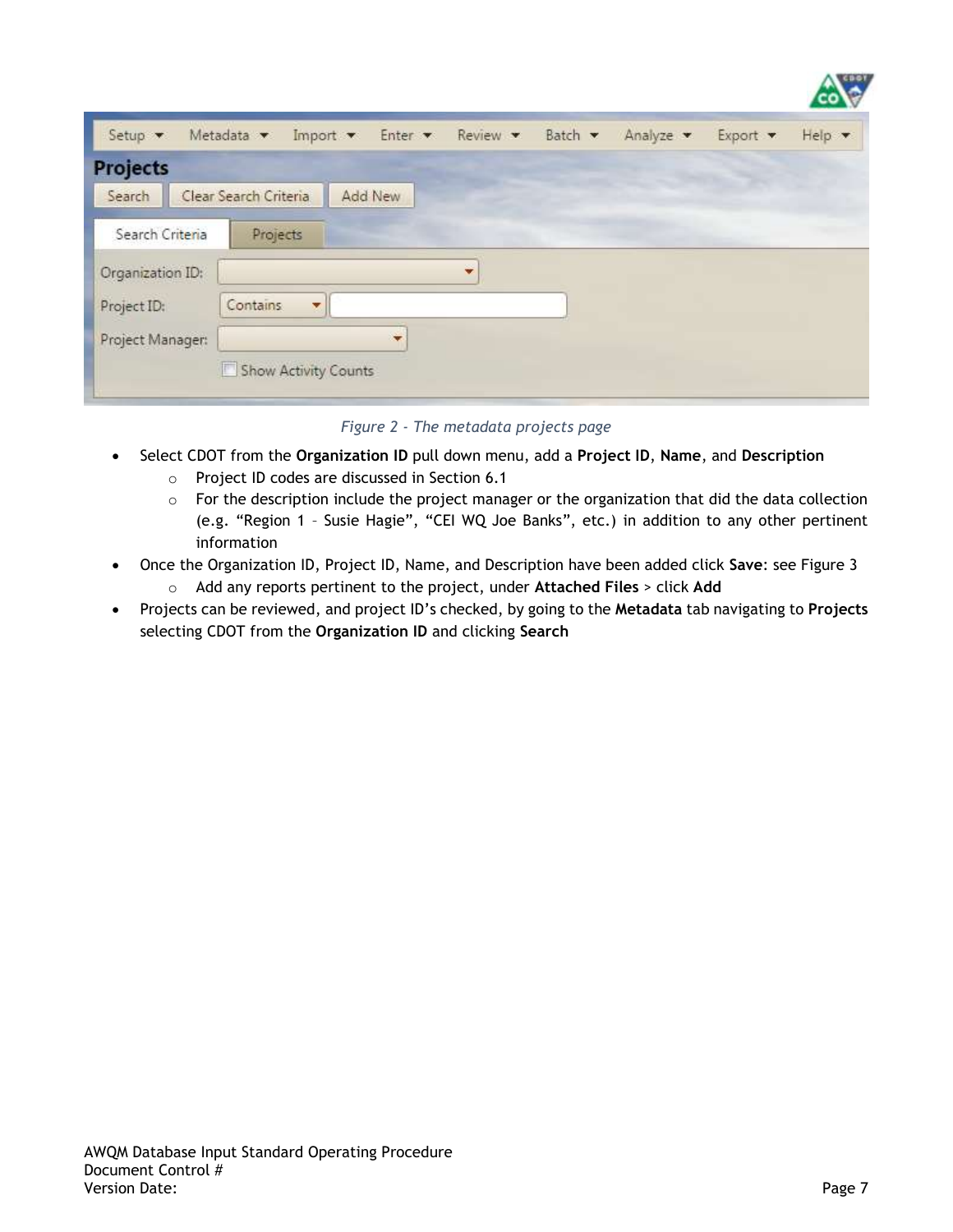|                                                                       | $\frac{1}{2}$                                                                                                                                                                                      |
|-----------------------------------------------------------------------|----------------------------------------------------------------------------------------------------------------------------------------------------------------------------------------------------|
|                                                                       | <b>Ambient Water Qual</b>                                                                                                                                                                          |
| Metadata v<br>Setup v                                                 | Analyze v<br>Import v<br>Enter v<br>Batch v<br>Export v<br>Help <b>v</b><br>Review •                                                                                                               |
| <b>Project Detail</b>                                                 |                                                                                                                                                                                                    |
| Save<br>Cancel<br>Return                                              | Delete                                                                                                                                                                                             |
| Project                                                               |                                                                                                                                                                                                    |
| Organization ID:*                                                     | CDOT<br>×.                                                                                                                                                                                         |
| Project ID:*                                                          | Hoop Creek 1997-2009                                                                                                                                                                               |
| Name:*                                                                | Hoop Creek Water Quality and Highway BMP Monitoring - US HWY 40 Berthoud Pass East                                                                                                                 |
| Description: <sup>+</sup>                                             | Surface water quality monitoring in accordance with CDOT's 404 permit for the Berthoud Pass East reconstruction project.<br>Seven surface water monitoring locations were sample in 2008 and 2009. |
| Project Manager:                                                      | ٠                                                                                                                                                                                                  |
| Sampling Design Type:                                                 | ۰                                                                                                                                                                                                  |
| QAPP Approved:                                                        | No<br>×                                                                                                                                                                                            |
| Approval Agency:                                                      |                                                                                                                                                                                                    |
| Comments:                                                             |                                                                                                                                                                                                    |
| Private:                                                              | $\overline{\mathbb{R}}$                                                                                                                                                                            |
| Activities:                                                           | 3178 View                                                                                                                                                                                          |
| Monitoring Locations:                                                 | ACX                                                                                                                                                                                                |
| <b>Attached Files</b>                                                 |                                                                                                                                                                                                    |
| Add<br><b>File Name</b><br>Private                                    |                                                                                                                                                                                                    |
| HoopCreekReport2009.pdf<br>O                                          |                                                                                                                                                                                                    |
| Audit Information                                                     |                                                                                                                                                                                                    |
| Created:<br>Last Modified:<br>Last Published:<br>WQX Submit Required: | 06-02-2016 12:02:34 PM (by CDOT User Bob McDade)<br>06-06-2016 11:32:17 AM (by CDOT User Bob McDade)<br>06-02-2016 12:02:34 PM<br>True                                                             |
|                                                                       |                                                                                                                                                                                                    |

*Figure 3 - The page for adding a project*

• Add more projects as needed then proceed to Step 2

## 6.4. Step 2 - Monitoring Locations

Monitoring locations can be added to the system individually using a dialog or as group by uploading a file. There is some overhead and additional challenge involved in uploading multiple locations at once. Generally it is recommended to upload a file if ten or more locations need to be added to AWQMS. If there are less than ten locations to add to the system it is typically faster and easier to add the locations individually. A monitoring location upload Microsoft Excel template is available in the appendix. Regardless of the method used to add monitoring locations to the system, all locations should have values for the following fields: Monitoring Location ID, Monitoring Location Type, Monitoring Location Name, Latitude, Longitude, Horizontal Reference Datum, and Horizontal Collection Method (monitoring location ID codes are described in Section [6.1\)](#page-3-0).

**VALUE A**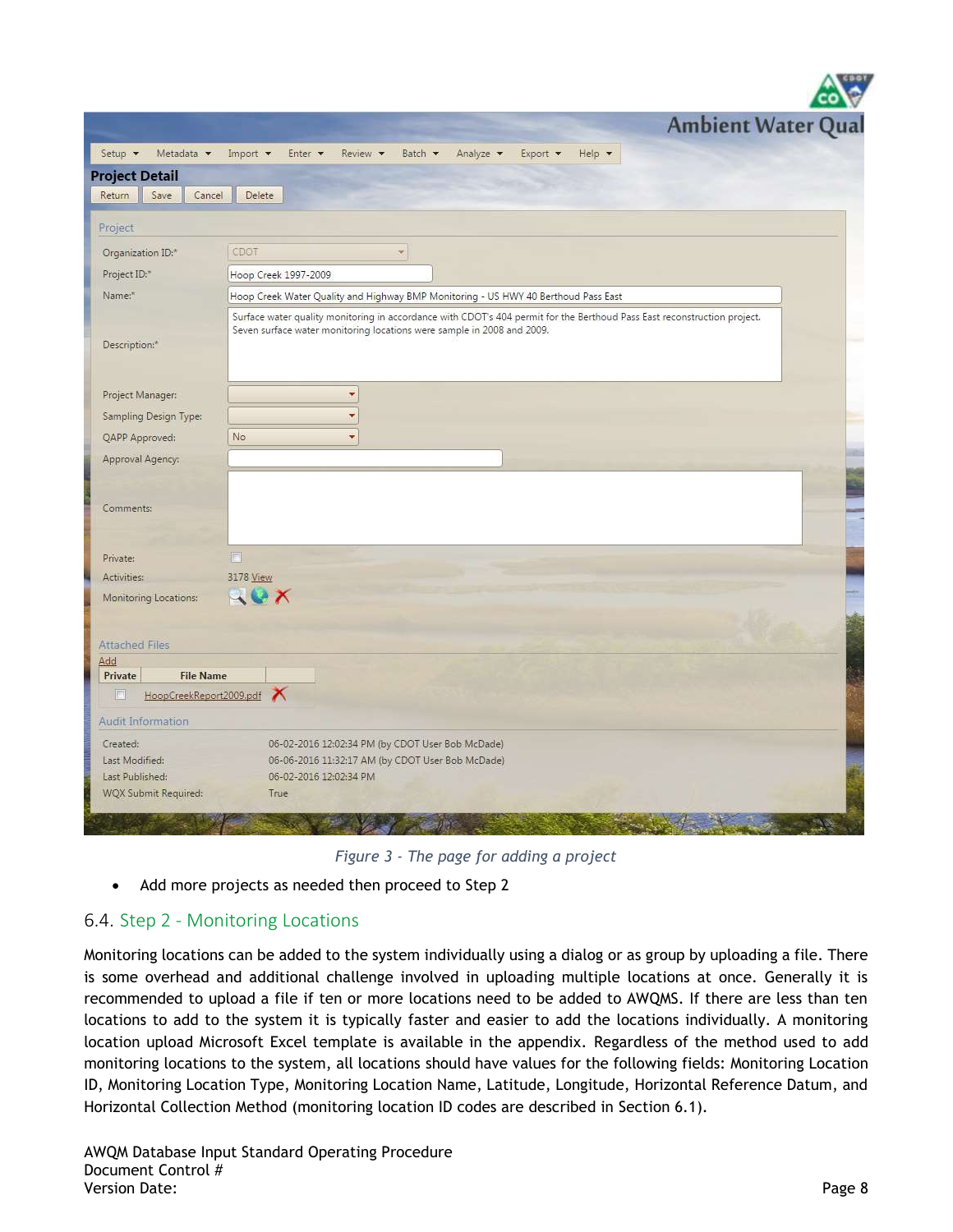

Adding Monitoring Locations Individually

- On the AWQMS main page click the **Metadata** tab in the top left corner
- From the **Metadata** tab navigate to **Projects**
- On the Projects page click **Add New**
- Fill out all required fields and click **Save**

### Uploading Multiple Monitoring Locations with a File

- Fill out all required columns in the monitoring location template located in the appendix
- The manual upload page (discussed above) can be checked for acceptable monitoring location types, horizontal reference datums, and horizontal collection methods
- Once the template is completely filled out it should be saved as a comma separated values (csv) file.
	- $\circ$  While AWQMS permits uploading xls and xlsx files it is significantly easier and more reliable to upload a csv
- To upload the completed template click **Import** > **Monitoring Locations, Assessment Units and Reaches** o This will open the dialog shown in Figure 4
- From the **Import Configuration** pull down menu select **CDOT Monitoring Locations Template ~ 2531**
- Select **CSV (Comma delimited***)* from the **Type of File** pull down menu
- Under **Generated Values** click on **{none}**, a menu will pop up, select **CDOT**
- Under **New or Existing Data** keep the default setting **This file contains new data only**
- Keep the default setting for **If import file is free of errors and warnings**
	- $\circ$  It is always a good idea to review your dataset before migrating
- Click **Choose File** next to **Import File:** under the **Import File(s)** heading. Select the csv version of the upload template filled out with the monitoring locations to be uploaded
- Additional files relevant to the monitoring location (site maps, etc.) can be uploaded by clicking **Choose File** next to **Attachments File:** (optional)
- Click the **Import Data** button in the top left of the page
- A new page displaying the progress of the upload will appear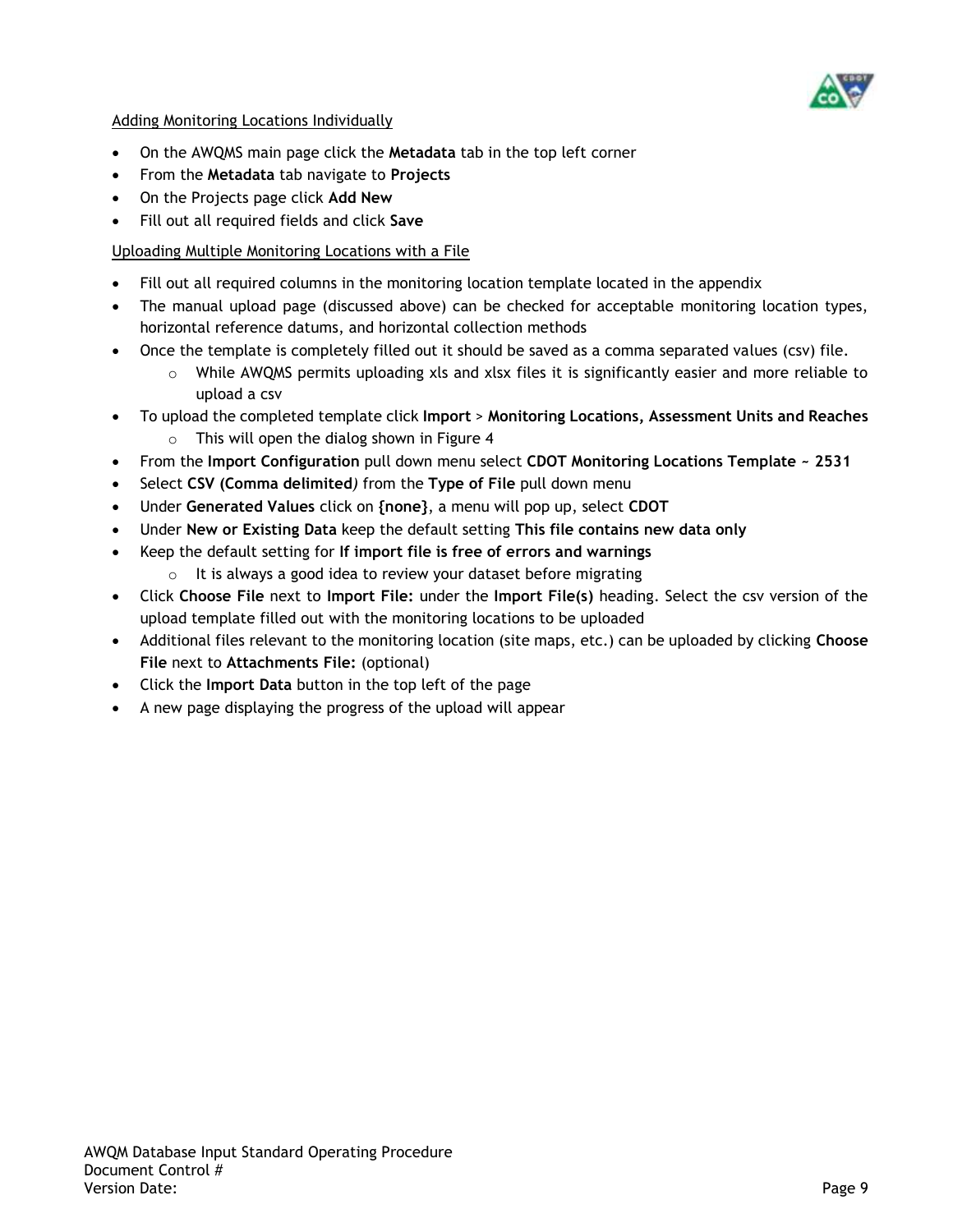|                                                | <b>Ambient Water Quality Monitoring!</b>                                                                                                    |
|------------------------------------------------|---------------------------------------------------------------------------------------------------------------------------------------------|
| Metadata v<br>Setup .                          | Enter<br>Review *<br>$lm$ port $-$<br>Batch -<br>Analyze: w                                                                                 |
| <b>Import File</b>                             | Export *<br>Hein ·                                                                                                                          |
| <b>Import Data</b>                             |                                                                                                                                             |
| Import Configuration and Type of File.         |                                                                                                                                             |
| Type of Data:                                  | Monitoring Locations, Assessment Units and Reaches                                                                                          |
| Import Configuration:                          | System - Monitoring Locations List Page Export Format (Template) ~ 8                                                                        |
| Type of File:                                  | CSV (Comma delimited)<br>۰                                                                                                                  |
|                                                | - Tonore First Row of Import File?                                                                                                          |
| Generated Values                               |                                                                                                                                             |
| Element                                        | Value: Format                                                                                                                               |
| Organization ID CDOT                           |                                                                                                                                             |
| New or fourting Data:                          |                                                                                                                                             |
| <sup>©</sup> This file contains new data only. | Log an error if the unique ID of a record in the file matches a record in AWQMS ho prevent me from accidentally overwriting existing data). |
| This file contains existing data only.         | Log an error if the unique 1D of a record in the fite daes not match a record in AN/QMS its prevent me from creating duplicate data!        |
|                                                | This file may contain new and/or existing data.                                                                                             |
|                                                | Don't log-mrart for unique (Dz. Just provide summary counts of new/existing records (on the Distance Detail Page)                           |
| If mood fair is free of impossing warmings:    |                                                                                                                                             |
|                                                | <sup>9</sup> Let me review my dataset in the staging area before migrating.                                                                 |
| Automatically migrate the data into AWQMS.     |                                                                                                                                             |
| Import File(s)                                 |                                                                                                                                             |
| Import File:                                   | Choose File AWQMS Hoop Creek WQ 1997_2009 car<br>icay, chip                                                                                 |
| Attachments File-                              | Choose File No file chosen<br>$700 -$                                                                                                       |
|                                                |                                                                                                                                             |

*Figure 4 - The page for uploading monitoring locations*

- If any errors are found during the upload a red dialog box will appear as shown in Figure 5
	- o The error types can be viewed under the **Import Event**
	- o Click on **View Log** to be taken to a page that explains the errors
	- $\circ$  Use the explanation of errors in View Log to make corrections to the spreadsheet
- If there are errors delete the dataset by clicking **Delete** in the upper left corner
	- $\circ$  It is strongly recommended that the user correct errors in the template and re-upload rather than attempt to fix errors by clicking **Resolve Online**
- Repeat the upload process again, being sure to upload the updated spreadsheet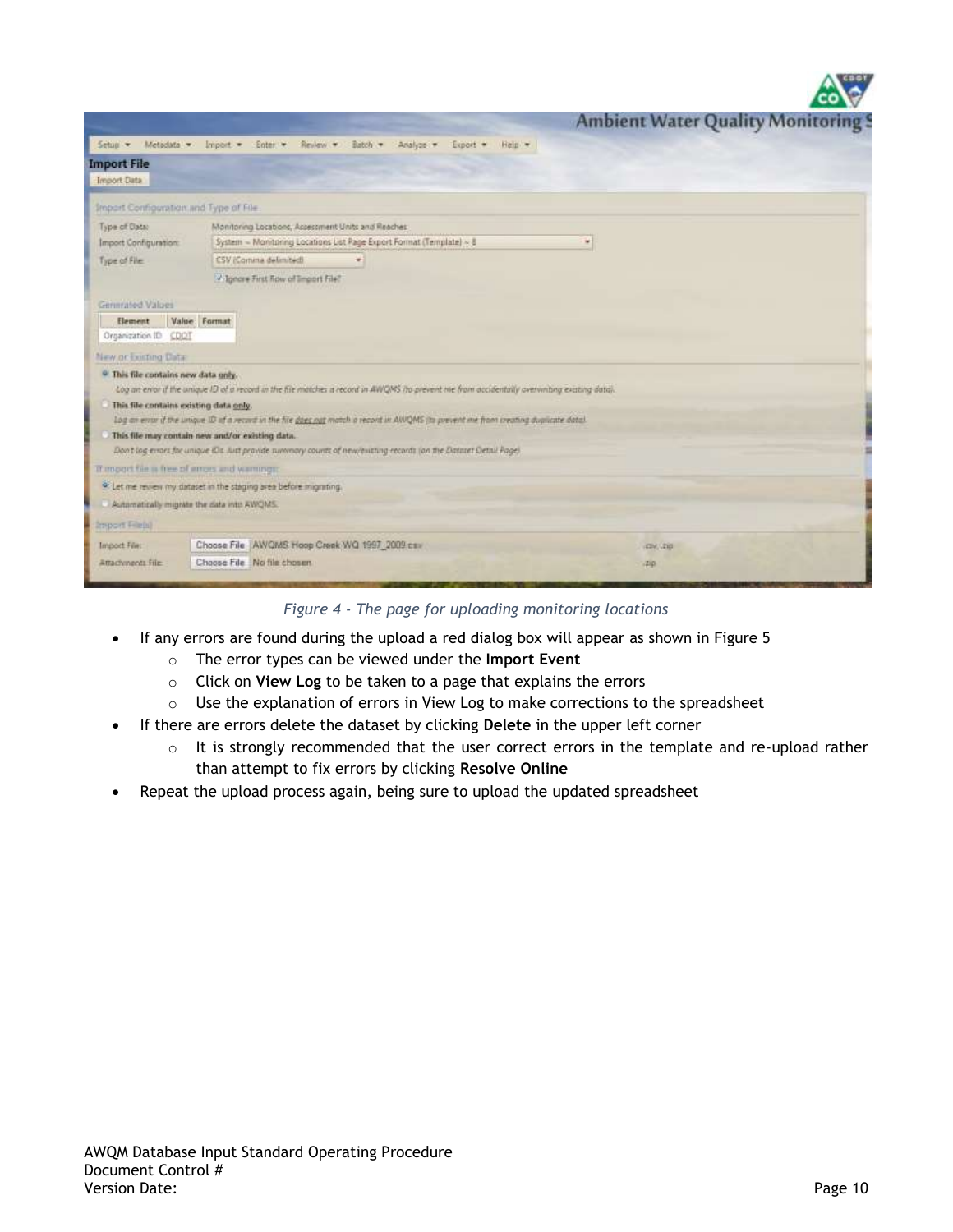

*Figure 5 - The result of uploading a dataset that contained errors*

- Once the spreadsheet uploads successfully without errors a yellow dialog box will appear saying the dataset is ready to be migrated as shown in Figure 6
	- o Only valid monitoring locations will be migrated

|                                           |                                                                      |                     | <b>Ambient Water Quality Monitoring S</b>                                             |
|-------------------------------------------|----------------------------------------------------------------------|---------------------|---------------------------------------------------------------------------------------|
| Metadata +<br>Setup -                     | Review -<br>Batch =<br>Enter +<br>Analyze -<br>limport =<br>Export - | Halp -              |                                                                                       |
| <b>Dataset Details</b>                    |                                                                      |                     |                                                                                       |
| Delete:<br>Return.                        | Migrate                                                              |                     |                                                                                       |
| Dataset Information:                      |                                                                      | $\infty$            | Dataset is ready to be migrated                                                       |
| Type:                                     | Manitoring Locations, Assessment Units and Reaches                   |                     | Step 1 of 2 completed.                                                                |
| Import Configuration:<br>Organization ID: | Monitoring Locations List Page Export Format (Template)<br>CDOT      |                     | The dataset has been imported (step 1). Now the dataset needs to be migrated (step 2) |
| <b>Status:</b>                            | <b>Importent</b>                                                     |                     | A dataset only becomes permanent after it has been migrated.                          |
|                                           |                                                                      |                     |                                                                                       |
|                                           |                                                                      |                     |                                                                                       |
| Import Event                              |                                                                      | Imported Records:   |                                                                                       |
| <b>Start Time:</b>                        | 05-15-2016 02:30:55 PM                                               | Entity              | Total Valid New Existing                                                              |
| End Time:<br>File Name:                   | 06-15-2016 03:39:55 PM                                               | Monitoring Location | $\circ$                                                                               |
|                                           | Straight Creek Monitoring Locations.cov                              |                     |                                                                                       |
| Event Log:                                | View all saldation errors and warnings                               |                     |                                                                                       |
|                                           | Message Type Total Resolved Event Log Resolution                     |                     |                                                                                       |
| Message                                   | None Needed<br>View Log                                              |                     |                                                                                       |

*Figure 6 - The result of uploading a dataset without errors*

- Click **Migrate** in the upper left corner
	- $\circ$  Depending on the amount of data, and if results are being updated, this can take 20 minutes or more
	- $\circ$  If a dataset has already been migrated, but the dataset needs to be changed, make the corrections in the spreadsheet, and follow the upload procedure but select **This file may contain new and/or existing data** in the **New or Existing Data** section
- Once the migration is complete a green dialog box will appear stating the migration was completed successfully as shown in Figure 7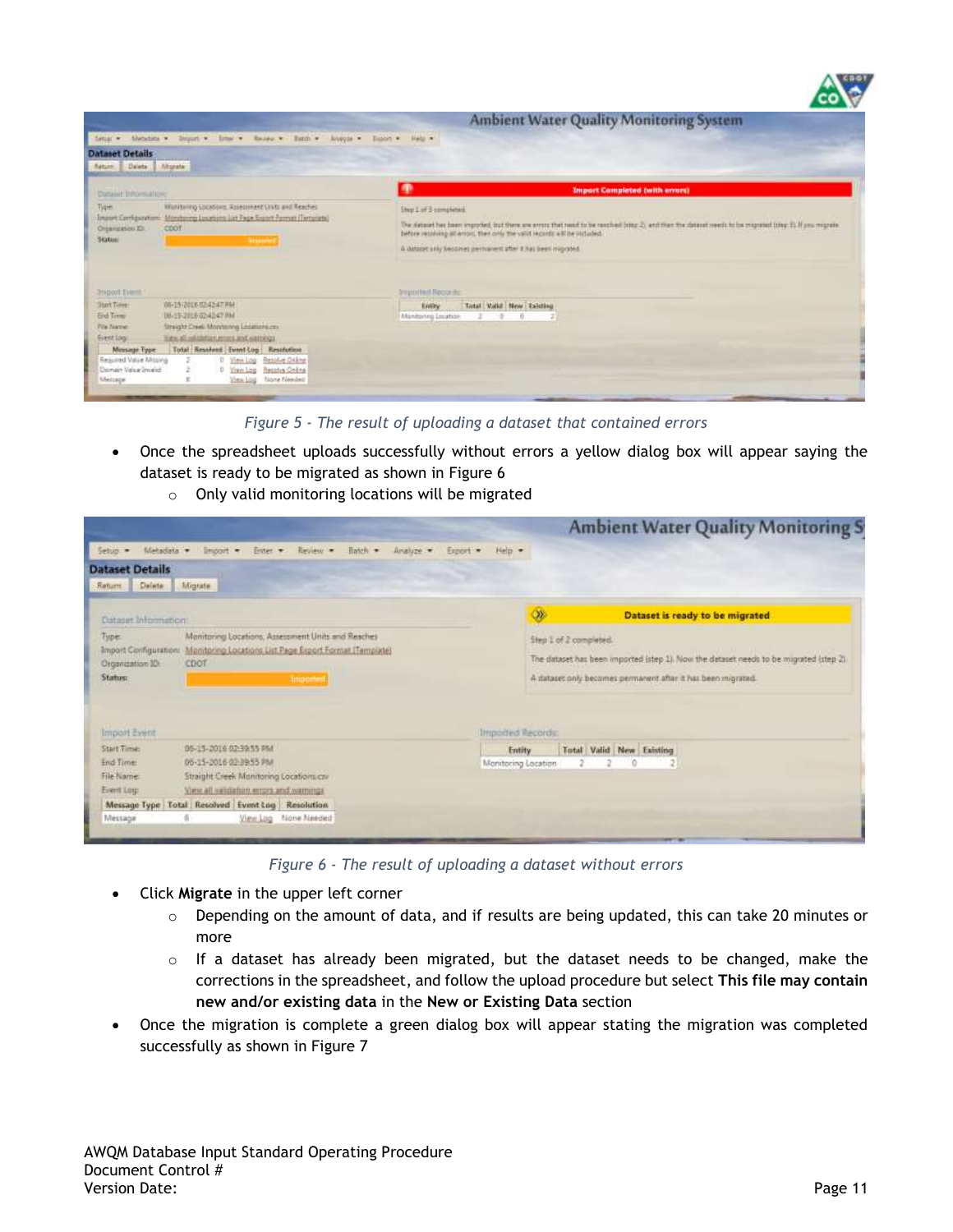| Setup > Metadata > Import > Enter > Review ><br>Analyze .-<br>Batch -<br>Heip ·<br>Export.<br>Delete:<br>Return<br><b>Migration Successful!</b><br><b>Oataset Information:</b><br>Monitoring Locations. Assessment Units and Reaches-<br>Type<br>The final step in this process has completed. The data from this dataset is now available throughout AWQMS.<br>Import Configuration: Monitoring Locations List Page Export Format (Template)<br>Emiew Migrated Data<br>Croancation TD:<br>CDOT<br><b>Status:</b><br>Magneset<br>Migrate Event<br><b>Start Times</b><br>06-15-2016 02:46:03 PM<br>06-15-2018 02:45:03 PM<br><b>End Time</b><br>Event Log<br>Message Type Count Event Log<br>4 View Log<br>Message<br>Import Evinn<br>Start Tune:<br>D6-15-2016 02:45:54 PM<br>06-15-2016 02:45:54 PM<br><b>End Time:</b><br>File Name:<br>Titraight Creek Monitoring Locations.com<br>View all validation enors and warnings<br>Event Log<br>Message Type Total Resolved Event Log Resolution<br>View Log None Needed<br>Message |                        |                                               |
|----------------------------------------------------------------------------------------------------------------------------------------------------------------------------------------------------------------------------------------------------------------------------------------------------------------------------------------------------------------------------------------------------------------------------------------------------------------------------------------------------------------------------------------------------------------------------------------------------------------------------------------------------------------------------------------------------------------------------------------------------------------------------------------------------------------------------------------------------------------------------------------------------------------------------------------------------------------------------------------------------------------------------------|------------------------|-----------------------------------------------|
|                                                                                                                                                                                                                                                                                                                                                                                                                                                                                                                                                                                                                                                                                                                                                                                                                                                                                                                                                                                                                                  |                        | <b>Ambient Water Quality Monitoring Syste</b> |
|                                                                                                                                                                                                                                                                                                                                                                                                                                                                                                                                                                                                                                                                                                                                                                                                                                                                                                                                                                                                                                  |                        |                                               |
|                                                                                                                                                                                                                                                                                                                                                                                                                                                                                                                                                                                                                                                                                                                                                                                                                                                                                                                                                                                                                                  | <b>Dataset Details</b> |                                               |
|                                                                                                                                                                                                                                                                                                                                                                                                                                                                                                                                                                                                                                                                                                                                                                                                                                                                                                                                                                                                                                  |                        |                                               |
|                                                                                                                                                                                                                                                                                                                                                                                                                                                                                                                                                                                                                                                                                                                                                                                                                                                                                                                                                                                                                                  |                        |                                               |
|                                                                                                                                                                                                                                                                                                                                                                                                                                                                                                                                                                                                                                                                                                                                                                                                                                                                                                                                                                                                                                  |                        |                                               |
|                                                                                                                                                                                                                                                                                                                                                                                                                                                                                                                                                                                                                                                                                                                                                                                                                                                                                                                                                                                                                                  |                        |                                               |
|                                                                                                                                                                                                                                                                                                                                                                                                                                                                                                                                                                                                                                                                                                                                                                                                                                                                                                                                                                                                                                  |                        |                                               |
|                                                                                                                                                                                                                                                                                                                                                                                                                                                                                                                                                                                                                                                                                                                                                                                                                                                                                                                                                                                                                                  |                        |                                               |
|                                                                                                                                                                                                                                                                                                                                                                                                                                                                                                                                                                                                                                                                                                                                                                                                                                                                                                                                                                                                                                  |                        |                                               |
|                                                                                                                                                                                                                                                                                                                                                                                                                                                                                                                                                                                                                                                                                                                                                                                                                                                                                                                                                                                                                                  |                        |                                               |
|                                                                                                                                                                                                                                                                                                                                                                                                                                                                                                                                                                                                                                                                                                                                                                                                                                                                                                                                                                                                                                  |                        |                                               |
|                                                                                                                                                                                                                                                                                                                                                                                                                                                                                                                                                                                                                                                                                                                                                                                                                                                                                                                                                                                                                                  |                        |                                               |
|                                                                                                                                                                                                                                                                                                                                                                                                                                                                                                                                                                                                                                                                                                                                                                                                                                                                                                                                                                                                                                  |                        |                                               |
|                                                                                                                                                                                                                                                                                                                                                                                                                                                                                                                                                                                                                                                                                                                                                                                                                                                                                                                                                                                                                                  |                        |                                               |
|                                                                                                                                                                                                                                                                                                                                                                                                                                                                                                                                                                                                                                                                                                                                                                                                                                                                                                                                                                                                                                  |                        |                                               |

*Figure 7 - Successful migration of a dataset*

### 6.5. Step 3 – Formatting Activities and Results

- Input activities and results into the provided activities and results template located in the appendix
- The following field must be filed out in the template for each result: Project ID (project ID codes are described in Section [6.1\)](#page-3-0), Monitoring Location ID, Activity ID, Activity Start Date, Activity Type, Activity Media Name, Activity Media Subdivision Name, Sample Collection Method ID, Sample Collection Equipment Name, Characteristic Name, Result Value, Result Unit, Result Sample Fraction, Result Value Type, Result Analytical Method ID, Result Analytical Method Context, Analysis Start Date, Analysis Start Time, Result Detection Type, Result Detection Measure, Result Detection Unit, Lab Sample Preparation Method ID, and Laboratory Name
	- o Activity start date must be in yyyy/mm/dd format
	- o Activity start time must be in h:mm:ss AM/PM format
	- o Activity start time zone will typically be MST or MDT
	- o If a result is described as Bicarbonate as CaCO3, then the **Characteristic Name** is Bicarbonate and the **Method Speciation** is as CaCO3
	- $\circ$  Check the units of pH, sometimes this is reported as su, None is an acceptable domain value for pH's **Result Unit**
	- $\circ$  It can be very beneficial to reference the CDSN Minimum Data Elements Upload Template (included in appendix) when formatting the results and activities data as it provides acceptable domain values for parameters and examples of formatting
	- $\circ$  See Step 5 Trouble Shooting if you are having any issues
- The other parameters are not required, but it is recommended to provide as many as possible
- Some data that is not initially required will become required depending on which fields are filled out
	- o For instance **Sample Collection Method ID** is required when **Activity Type** contains the word sample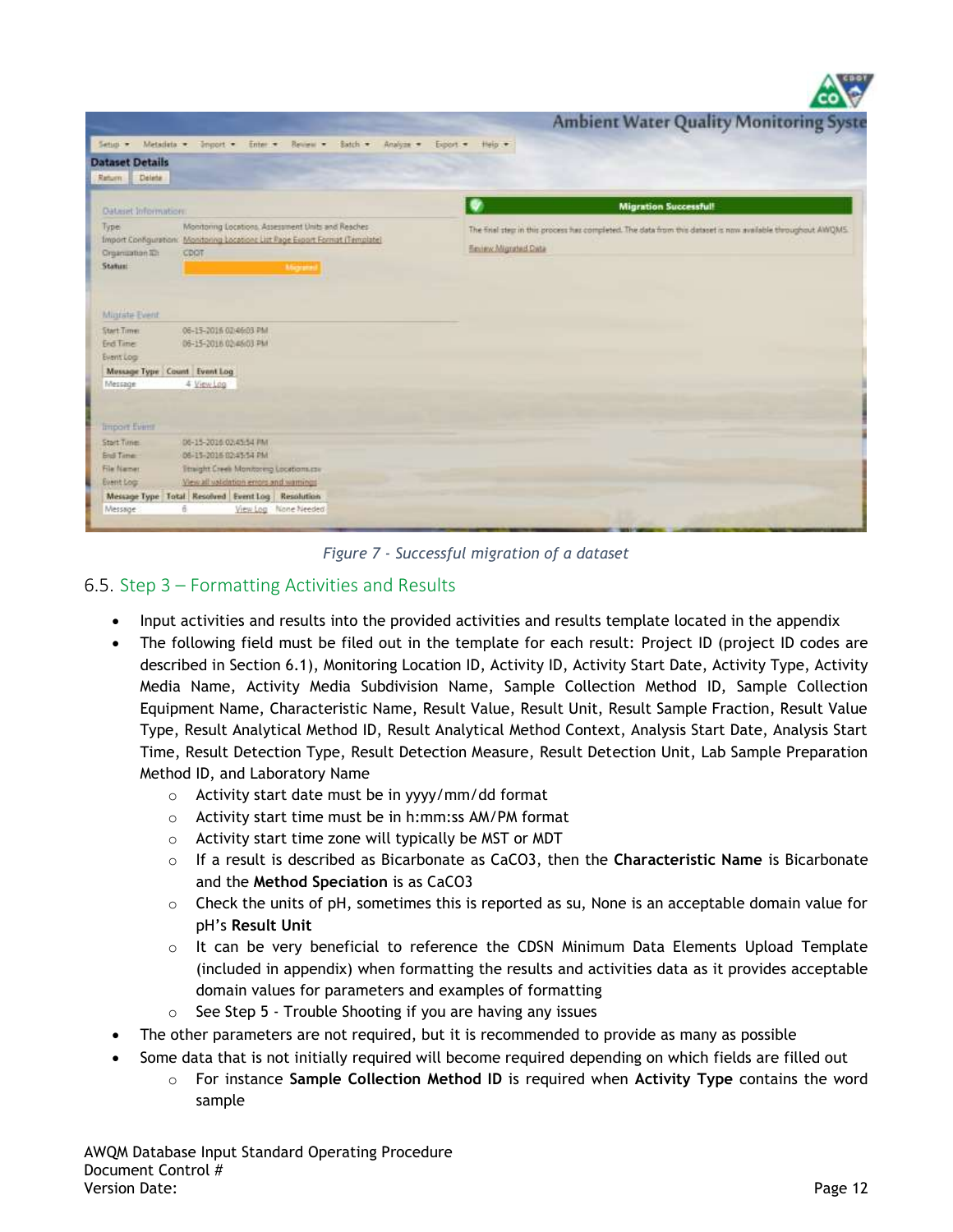

- o Figuring out secondary requirements is an iterative process and may take several cycles of uploading the dataset, reviewing, and correcting errors. Proper preparation of data and selection of allowable values will reduce the number of iterations required.
- Once all data has been added to the template proceed to Step 4

### 6.6. Step 4 - Uploading & Migrating Results and Activities Data

Uploading results is typically the most challenging aspect of adding data to AWQMS. It is typically an iterative process consisting of attempting to upload data, analyzing error messages, modifying data in the template, and re-uploading data.

- Go to the **Import** tab, select **Results & Activities**
- From the **Import Configuration** drop down menu select **CDOT Results & Activities Template ~ 2532**
- The **Type of File** should be **CSV (comma delimited)**
- Under **Generated Values** click on **{none}**, a menu will pop up, select **CDOT**
- Under **New or Existing Data** use the default setting **This file contains new data only**
- Use the default option for **If import file is free of errors and warnings**
	- $\circ$  It is always a good idea to review your dataset before migrating
- Click **Choose File** next to **Import File:** under the **Import File(s)** heading. Select the csv version of the upload template filled out with the results to be uploaded
- Click **Import Data** in the top left of the page
- A new page will appear displaying the progress of the upload
- If any errors are found during the upload a red dialog box will appear
	- o Error types are shown in the **Import Event** section
	- o Click on **View Log** to open a new page will appear that explains the errors
- If there are errors, make corrections to the spreadsheet based on the import log
	- o Warnings about Characteristics not being configured as valid parameters in the Quality Control Threshold table can be ignored
- Delete the unsuccessful upload by clicking **Delete** in the upper left corner
- Repeat the upload process again, being sure to upload the updated spreadsheet
- Once the spreadsheet uploads successfully without errors a yellow dialog box will appear saying the dataset is ready to be migrated
- Click **Migrate** in the upper left corner
	- $\circ$  Depending on the amount of data, and if the dataset is being updated, this can take 20 minutes or more
	- $\circ$  If a dataset has already been migrated but needs to be changed make the corrections in the spreadsheet, and follow the upload procedure but select **This file may contain new and/or existing data** in the **New or Existing Data** section
- Once the Migration is complete a green dialog box will appear stating the migration was completed successfully

Check that the results and activities have migrated

- Go to the **Review** tab find and click on **Activities**
- **•** Select CDOT from Organization ID
- Select a Project ID
- Click **Search** in the upper left corner
- A new page will appear displaying all of the activities associated with the project as shown in Figure 8

AWQM Database Input Standard Operating Procedure Document Control # Version Date: Page 13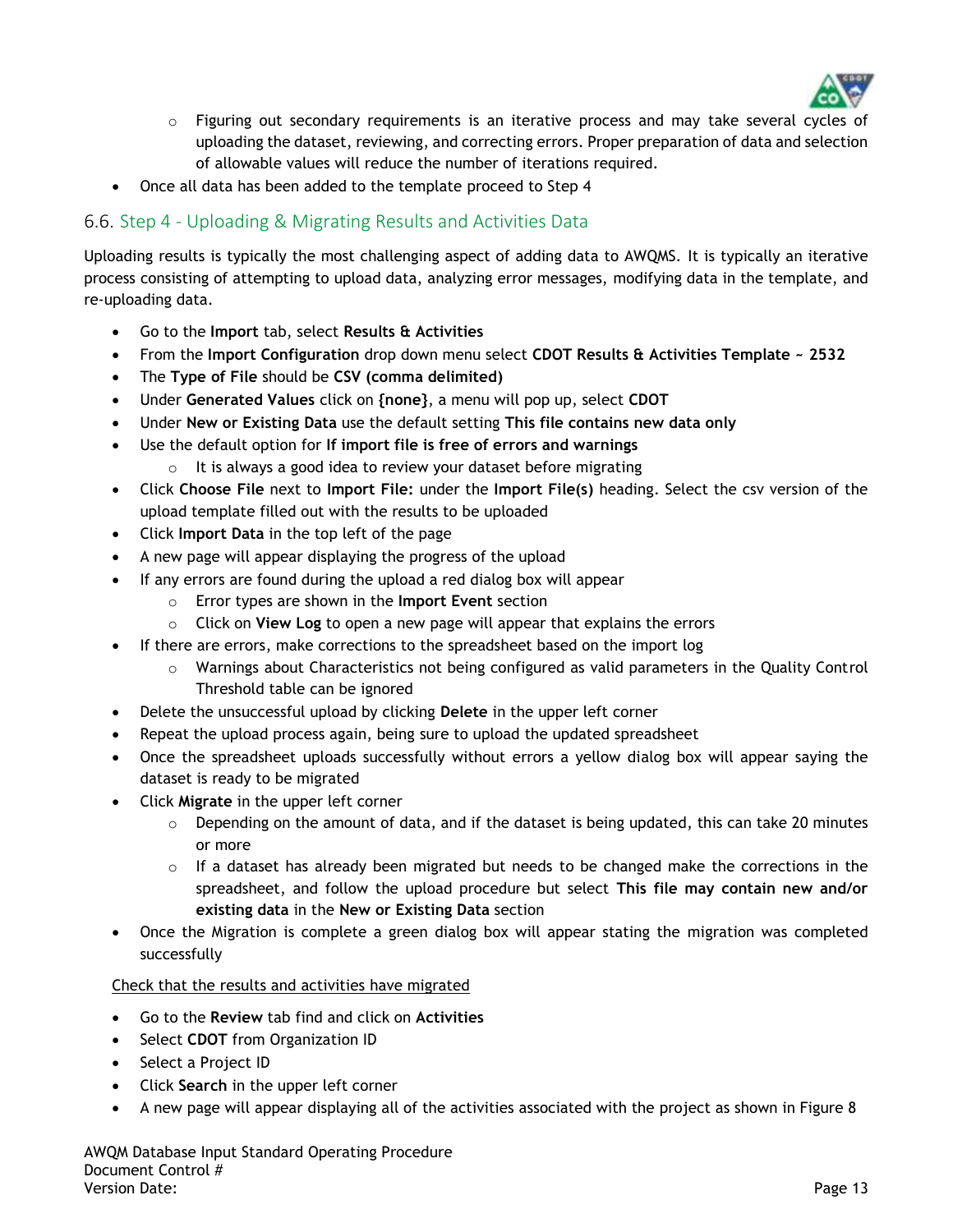

- To look for activities associated with another project click **Clear Search Criteria** in the upper left corner, and once again select **Organization ID** and **Project ID** and click **Search**
- When finished log out by clicking **Log Out** in the upper right corner of the page

### 6.7. Step 5 - Trouble Shooting

There are many places during the formatting and uploading of the datasets for things to go wrong. The following is a discussion of common problems and solutions.

If it is not clear what value(s) are appropriate or in the domain for a particular parameter consult the following:

- CDSN Minimum Data Elements Fact Sheet (see Section 9)
- CDSN Minimum Data Elements Upload Template (see Appendix)
	- $\circ$  Some of the parameters have links to other sheets that provide details on acceptable values.
- Metadata pages on the AWQMS website associated with certain topics
- Manual upload pages on the AWQMS website for monitoring locations, projects, results and activities

Sometimes the values in the domain of a parameter are not defined in any of the above locations. However, domain values for certain parameters can be added. For instance if the Result Analytical Method ID and the Result Analytical Method Context are unknown a domain value of unknown can be added. Go to the **Metadata** tab > **Analytical Methods**, from the **Context** drop down menu select **CDOT**. Click **Add New**, in the dialog box for **ID** type Unknown, in the **Name** dialog box type Unknown. After click **Save**, Unknown will now be a Result Analytical Method ID and CDOT will be the Result Analytical Method Context.

Always use the comma separated values format (CSV). The xls and xlsx spreadsheet formats can cause uploading issues even when the spreadsheets are otherwise identical.

If a dataset was uploaded and migrated, and the results are not appearing when reviewed, it is likely that the Result Analytical Method ID and the Result Analytical Method Context were not provided.

Results and activities cannot be uploaded and migrated into the database if the associated monitoring location has not already been uploaded and migrated into the database.

The CDSN project coordinator can also be contacted for further assistance as described in Section [8.](#page-15-0)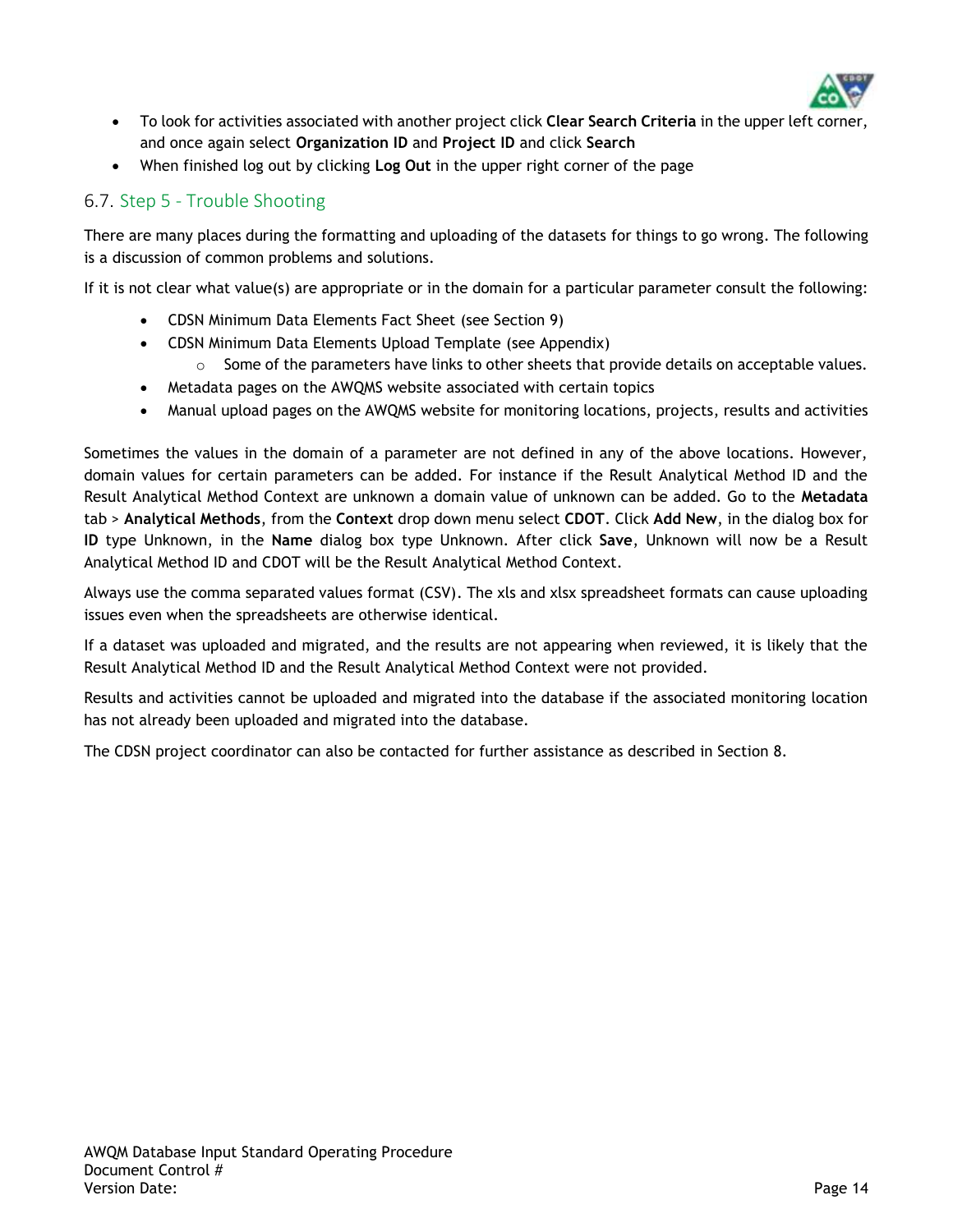

| Results                    |                                        |                        |                      |                  |                        |           |                         |                              |
|----------------------------|----------------------------------------|------------------------|----------------------|------------------|------------------------|-----------|-------------------------|------------------------------|
| Seattly 1                  | Clear Search Cotana   Export to Expel- |                        |                      |                  |                        |           |                         |                              |
| Search Crowns<br>Tienatti: |                                        |                        |                      |                  |                        |           |                         |                              |
| <b>Drigenstation 37</b>    | Activity Start                         | Activity Type          | Manitoning Laudion D | fraction         | Changetombie           | Statistic | Value Linet             | <b>Illetection Condition</b> |
| COOT                       | $09 - 17 - 030$                        | Sample-Routing         | HB-2                 | Titler           | Alkelmity, total       |           | 21 mg/h                 |                              |
| <b>CDOT</b>                | 09-27-2000                             | Service-Routine        | <b>HB-Z</b>          | Discoved         | Announ                 |           | $+0.001$ mg/f           |                              |
| CDOT.                      | 09-27-2000                             | Sargie Raidine         | HB-2                 | Dissolved        | Bicaritoriate          |           | 21 mg/l                 |                              |
| <b>CDOT</b>                | 09-22-2000                             | Sargia-Rootine         | HB-2                 | Dissolved        | Calcium                |           | $9$ $mgl$               |                              |
| TOOT                       | 09-27-2000                             | Sangle-Routine         | HI-T                 | Dissolved        | Carbonate              |           | $-3$ $ mpl$             |                              |
| <b>CDOT</b>                | 09-27-2000                             | Sample-Routine         | Hill                 | Dosewed          | <b>Officials</b>       |           | Fight 13.               |                              |
| coat                       | 09-27-2000                             | Sample-Routine         | $HB-2$               | Cisactived       | mutrosizle             |           | $+1$ mail               |                              |
| CDOT                       | 09:27:2000                             | Sangie-Ristore         | HH-Z                 | Disablved        | Magnesium              |           | El mail                 |                              |
| CDOT                       | 09-27-2000                             | Semple-Routine         | HB-I                 | Disiskant        | Marganese              |           | $0.033$ $~\text{mg}$ /1 |                              |
| toot                       | 08-27-2000                             | Sample-Routove         | 川山                   | Total            | Fhisiphones            |           | $=0.01$ mg/t            |                              |
| CDOT.                      | 09-27-2000                             | Seriple-Routine        | HB-2                 | Disolved         | Fotessien              |           | Tug-in-10               |                              |
| CDOT                       | 09-27-2000                             | <b>Sample-Routine</b>  | HB-2                 | Dissolvent       | <b>Todom</b>           |           | $34$ $myl$              |                              |
| <b>CDOT</b>                | 09.27.2000                             | Sample-Routine         | 141-2                | Dissolved.       | latate                 |           | $-10$ mg/l              |                              |
| <b>COOT</b>                | 09-27-2000                             | Sergie Routini         | HB-1                 |                  | Total suspended solida |           | is mult                 |                              |
| cpot                       | 09-27-2000                             | Sample-Rojdine         | $H8-2$               | Dissiplyed       | Zinc.                  |           | - 0.005 mg/l            |                              |
| COOT                       | 09:25:2001                             | Sangle-Rayfare         | HF-2                 | Total            | Albason, Jose          |           | If mg/l                 |                              |
| TOOT                       | 04-25-2001                             | Sample-Routing         | 师记                   | Dissolved        | Artenic                |           | $40001 - mg$            |                              |
| TOOT                       | 04-25-2001                             | Sample-Routine         | HB-Z                 | Diselved         | <b>Biochemeter</b>     |           | Tigm. 12                |                              |
| <b>CDOT</b>                | 04-25-2001                             | Sangre-Routine         | HB-T                 | Disaplvest       | Calcium                |           | 28 mg/t                 |                              |
| <b>COOT</b>                | 04-25-2001                             | Sarphy Routine         | Hill                 | Daughed          | Geboren                |           | $+5$ mult               |                              |
| CDOT                       | 04-25-2001                             | Sancie-Routone         | HB-2                 | Drisolved        | Disnie                 |           | $100$ $mgl$             |                              |
| COOT                       | 04-25-2001                             | <b>Savoie-Rinkline</b> | HE2                  | <b>Downvest</b>  | Hythosophe             |           | $+1$ mult               |                              |
| <b>TDOT</b>                | 04-25-2001                             | Sample-Routine         | HB-2                 | <b>Chronived</b> | Magnesium              |           | $E = \pi r g / l$       |                              |
| coot                       | 06-25-2001                             | Sample-Rinzbire        | HB-2                 | Disamued         | Stanganese             |           | 0.04 mg/t               |                              |
| TOOT:                      | 04-25-2001                             | Servole-Routine        | HB/2                 | Dissolved        | Phrophonus             |           | 001 mg/l                |                              |
| 1007                       | 04-25-2001                             | Sample-Routine         | <b>HB-2</b>          | Tizta:           | <b>Holphonia</b>       |           | but mult                |                              |
| CDOT                       | 06:25:2001                             | Sangle-Röutine         | HB-Z                 | Dicatived        | Estaurant              |           | $15$ mg/l               |                              |
| SDOT:                      | 04:25-2001                             | Serure-Routine         | HB-I                 | Dischert         | Sobiet                 |           | $80$ $m_{\text{B}}/V$   |                              |
| <b>LDOT</b>                | 04-25-2001                             | Sample-Routine         | HB-2                 | Dasmyed          | Sufate:                |           | $4$ mill                |                              |
| <b>CDOT</b>                | 84-25-2001                             | Seriple-Routine        | HB-I                 |                  | Total Auspended solids |           | $9$ mg/l                |                              |
| CDOT                       | 04-25-2001                             | Sample-Routina         | HELL                 | Dissolved        | Atts:                  |           | 0.02 mult               |                              |
| <b>COOT</b>                | 06-06-2003                             | Sariole-Routive        | 10-2                 | Total:           | Allafairs, small       |           | T mult                  |                              |

*Figure 8 - Reviewing successfully migrated results*

AWQM Database Input Standard Operating Procedure Document Control # Version Date: Page 15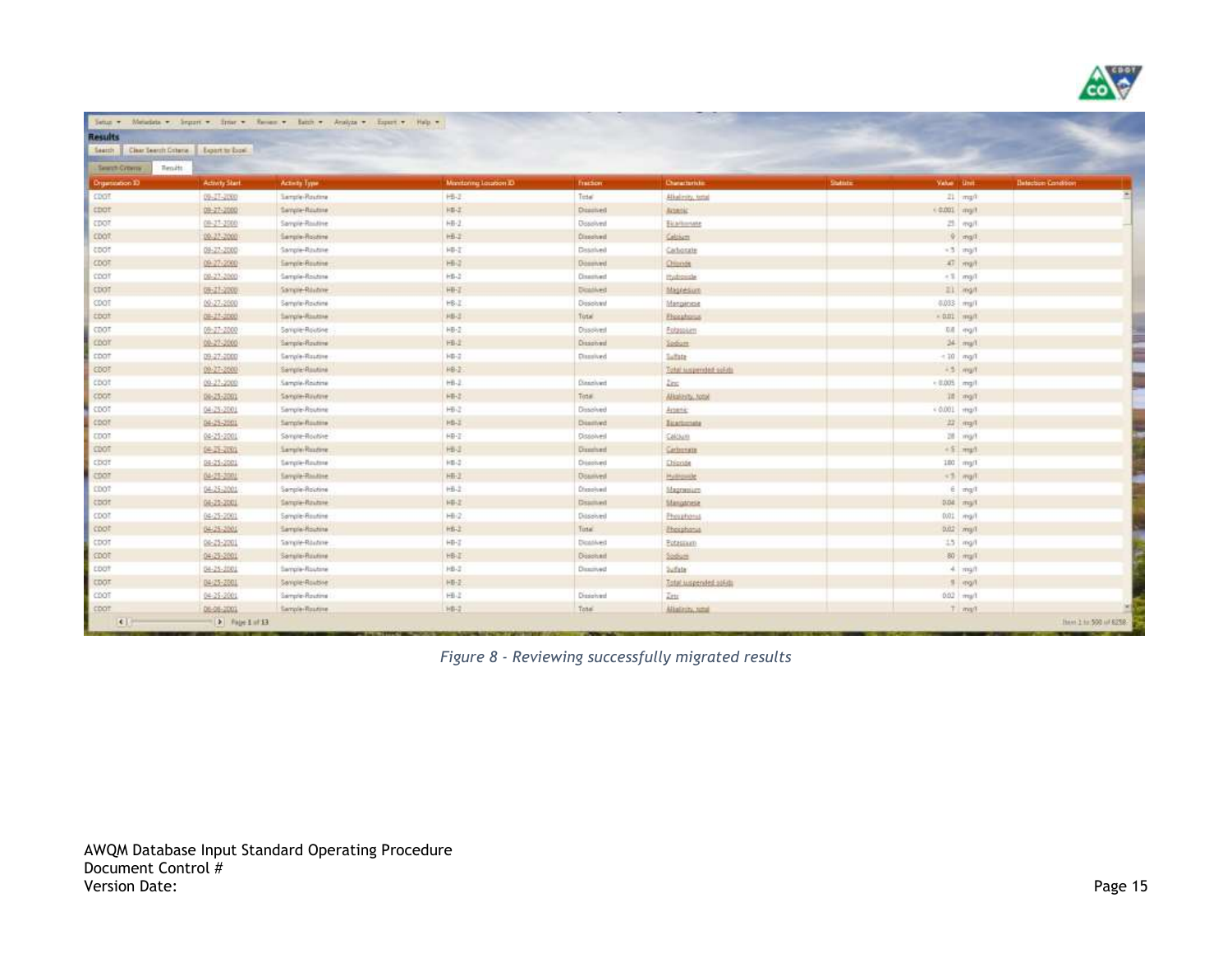

# **7. DATA INPUT QUALITY CONTROL**

It is recommended that before final quality data is inputted into AWQMS, an independent QC check is performed by checking for correct data entry at a 10% frequency or at a level consistent with the project Quality Assurance Plan. As previously mentioned, the quality of the data from the field and laboratory must be reviewed and deemed acceptable before AQWMS entry.

## <span id="page-15-0"></span>**8. PROCESS CONTACTS**

DTD Environmental Programs Branch Hydrologic Resources and Ecological Design Section HRED Programs Manager Phone: 303-512-4053

Further technical assistance can be obtained by contacting the Colorado Data Sharing Network coordinator at cdsn@coloradowaterdata.org

## **9. REFERENCES**

**Ambient Water Quality Monitoring system, 2016.** *AWQMS-Cloud*, Accessed June 2016, from <https://awqms.goldsystems.com/Login.aspx>

**Colorado Data Sharing Network, 2016.** Accessed June 2016, from <http://www.coloradowaterdata.org/index.html>

**Colorado Data Sharing Network, 2016.** *CDSN Minimum Data Elements Fact Sheet,* Accessed June 2016, from [http://www.coloradowaterdata.org/cdsnawqms\\_cdsn.html](http://www.coloradowaterdata.org/cdsnawqms_cdsn.html)